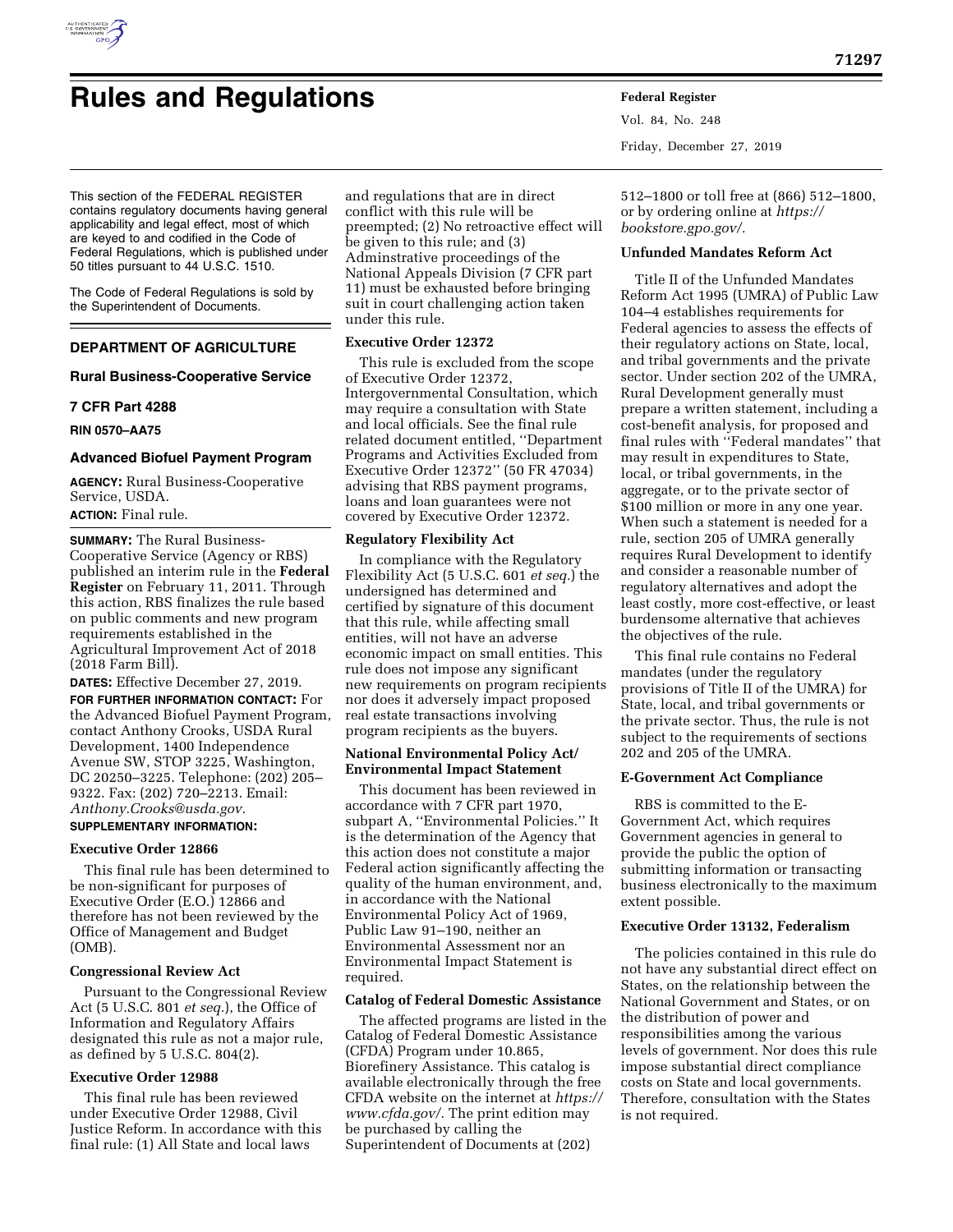## **Executive Order 13211, Actions Concerning Regulations That Significantly Affect Energy Supply, Distribution, or Use**

This final rule has been designated as Non-Significant by OMB under Executive Order 12866. The promulgation of this regulation will not have a significant affect on energy supply, distribution, or use.

## **Executive Order 13175, Consultation and Coordination With Indian Tribal Governments**

The Agency has determined that the final rule does not have a substantial direct effect on one or more Indian tribe(s) or on either the relationship or the distribution of powers and responsibilities between the Federal Government and the Indian tribes. Thus, this final rule is not subject to the requirements of Executive Order 13175. Consequently, the Agency will not conduct tribal consultation sessions. If a Tribe determines that this rule has implications of which RBS is not aware and would like to requires governmentto-government consultation on this rule, please contact USDA Rural Development's Native American Coordinator at (720) 544–2911 or *[AIAN@usda.gov.](mailto:AIAN@usda.gov)* 

#### **Civil Rights Impact Analysis**

Rural Development has reviewed this rule in accordance with USDA Regulation 4300–4, Civil Rights Impact Analysis, to identify any major civil rights impacts the rule might have on program participants on the basis of age, race, color, national origin, sex or disability. After review and analysis of the rule and available data, it has been determined that based on the analysis of the program purpose, application submission and eligibility criteria, issuance of this final rule will neither adversely nor disproportionately impact very low, low and moderate-income populations, minority populations, women, Indian tribes or persons with disability, by virtue of their race, color, national origin, sex, age, disability, or marital or familiar status.

#### **Paperwork Reduction Act**

In accordance with the Paperwork Reduction Act of 1995 (44 U.S.C. 3501 *et seq.*), the information collection activities associated with this rule are covered under OMB Number: 0570– 0063. This final rule contains no new reporting or recordkeeping requirements that would require approval under the Paperwork Reduction Act of 1995.

#### **I. Background**

The Advanced Biofuel Payment Program is authorized by Section 9005 of the Farm Security and Rural Investment Act of 2002 as amended by the Agricultural Improvement Act of 2018 (Pub. L. 115–334). Section 9005 authorizes the Secretary of Agriculture to ''make payments to eligible producers to support and ensure an expanding production of advanced biofuels'' by entering into contracts for the production of advanced biofuels to both support existing advanced biofuel production and encourage new production. To be eligible for payments, advanced biofuels produced must be derived from renewable biomass, excluding corn kernel starch, in a biorefinery located in the United States.

On February 11, 2011, the Agency published an interim rule with request for comment for the Advanced Biofuel Payment Program at 7 CFR part 4288, subpart B, at 76 FR 7936. Comments that were received in response to publication of the Advanced Biofuel Payment Program proposed rule, published April 16, 2010 [75 FR 20085], were addressed in the preamble of the interim rule. After publication of a proposed rule and an interim rule, the Agency is now publishing this final rule for the Advanced Biofuel Payment Program. All changes made from the interim rule will be addressed in Section II.

*Final Rule.* USDA Rural Development is issuing this regulation as a final rule, effective December 27, 2019.

#### **II. Summary of Changes to the Interim Rule**

This section presents changes to the interim rule for the Advanced Biofuel Payment Program, as published on, February 11, 2011 [76 FR 7936]. Changes are a result of Agency experiences and lessons learned from administering the program, the need to bring the program into statutory compliance, a need to clarify earlier provisions, and the Agency's consideration of public comments. Unless otherwise indicated, rule citations refer to those in this final rule.

#### *A. 7 CFR 4288.102 Definitions*

This section is being amended in part. To conform with changes made to 7 CFR 4288.111, Biofuel eligibility, the definitions—"Final Product" ''bailment'', ''derived'', ''sale'', ''third party production'', and ''toll producer'' have been added.

The definition of ''eligible advanced biofuel producer'' is revised to include governmental entities, schools, and

other types of educational facilities. The definition ''biofuel facility'', is rescinded and replaced with the definition ''biorefinery'' in conformance with the statute.

To conform with changes made to 7 CFR 4288.131:

The definitions—''forest biomass'', ''incremental production'', ''larger producer'', and ''smaller producer'', are rescinded.

The definitions ''large producer'' and ''parent company'' are added to ensure compliance with the statutory funding limitation for producers of a certain size. The refining capacity equivalence for biogas and solid eligible advanced biofuels of 15,900,000 Million British Thermal Units (MMBTU) of biogas and/ or solid advanced biofuel per year as established in the interim rule is continued in this final rule. The Agency is moving away from the use of ''refining capacity'' however, and instead is using ''production in the prior fiscal year'' in relation to the 150,000,000 gallons or equivalents. Experience led us to conclude that ''refining capacity'' is insufficiently specific to its purpose of imposing a funding limitation upon producers of a certain size. Therefore, the Agency determined instead to use the producer's reported advanced biofuel production in the previous year as a measurable proxy for refining capacity. Included also in this measure, is the prior year advanced biofuel production of any company/corporation in which the reporting producer has a controlling interest. The definition of ''parent company'' is added to ensure that all related biorefineries are being considered in the size threshold.

The definition of commodity is added to assist with program compliance of the statutory equitable distribution limitation that governs eligible feedstock, which provides that the total amount of payments made in a fiscal year under 7 U.S.C 8105 to producers for a single commodity shall not exceed one-third of the funds made available. ''Eligible renewable biomass'' is amended to refer to commodity in conformance with this change.

#### *B. 7 CFR 4288.105 Oversight and Monitoring*

*7 CFR 4288.105(a)(1)* Production and feedstock verification, is amended to refer to commodity.

*7 CFR 4288.105(a)(3)* Is amended to allow a Certificate of Analysis to be issued by an Agency-approved qualified entity, which may include the blender only if the blender is not associated with the biorefinery.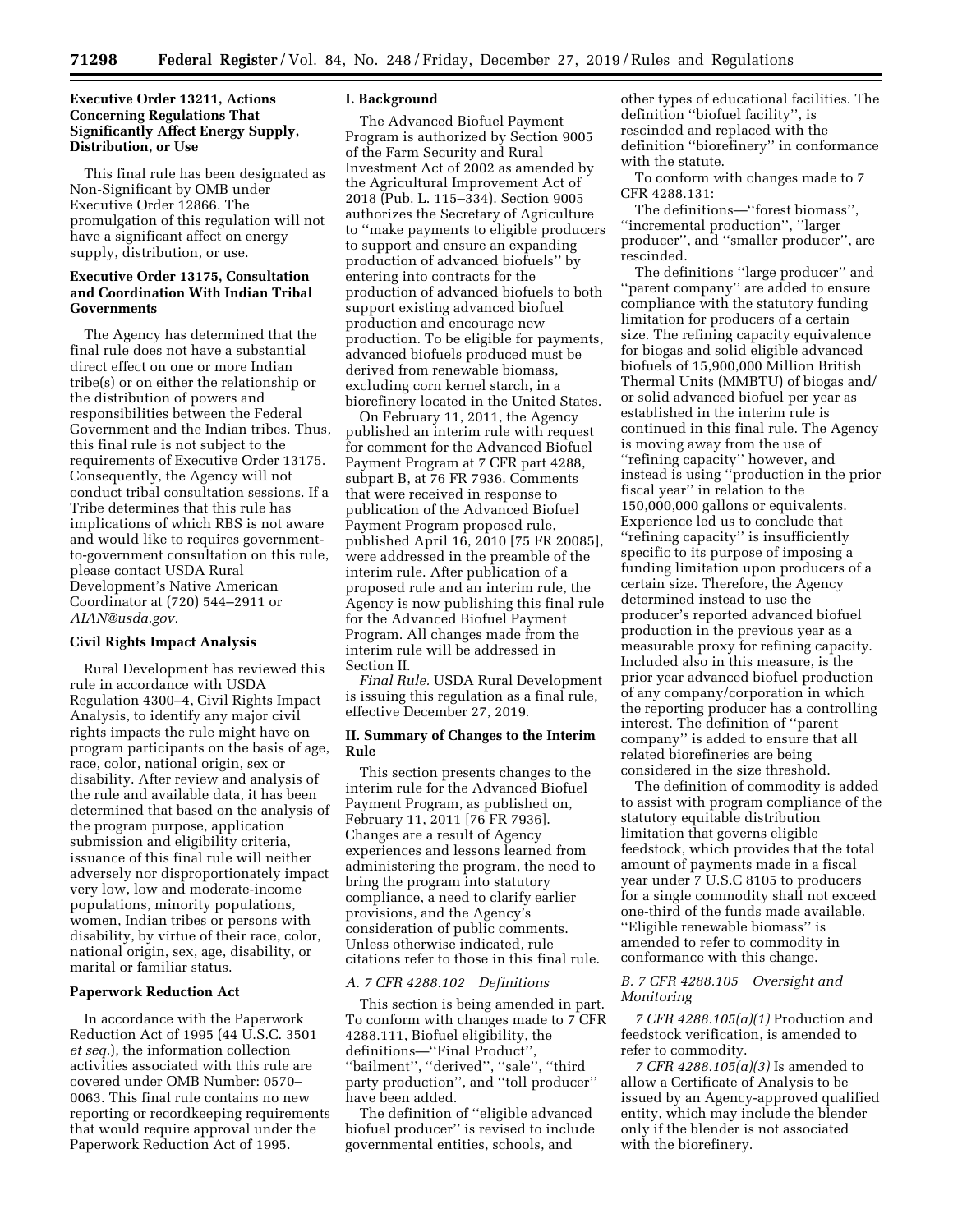## *C. 7 CFR 4288.106 Forms, Regulations, and Instructions*

This section is revised to update the Rural Development website as, *[https://](https://www.rd.usda.gov/) [www.rd.usda.gov/.](https://www.rd.usda.gov/)* 

#### *D. 7 CFR 4288.111 Applicant Eligibility*

*7 CFR 4288.111*(c)(1) is amended to replace ''biofuel producer'' with ''producer''.

## *E. 7 CFR 4288.111 Biofuel Eligibility*

Several changes are made to the biofuel eligibility provisions, § 4288.111.

(1) Section 4288.111(a)(3) is amended to provide that the advanced biofuel must be a Final Product. The definition of Final Product is being added based on Agency experience in administering the program. The definition will help ensure that payments are not being made for products that are used as feedstocks for advanced biofuels.

(2) Section 4288.111(b), is amended to state explicitly that certain biofuels are ineligible for payment. The Agency determined that flared gases are not a Final Product. The Agency also determined that waste stream products derived from paper milling and other processes commonly ascribed to wood products manufacturing and generically referred to as ''liquor'' (*e.g.,* black liquor, red liquor, brown liquor, white liquor, green liquor, etc.), which typically are blended with diesel and burned as boiler fuel are not products of an advanced biofuel Biorefinery. The Agency also determined that the production of advanced biofuel 'derived'' from eligible renewable biomass involves a conversion process that creates a physical, and/or chemical, and/or biological change in the Renewable Biomass/feedstock. An example of change in physical state includes processing energy grasses and/ or woody biomass through a hammermill and pellet die at pressures sufficient to cause the feedstock to heat up and release natural lignins that bind the material together into pellets. An example of a biological change is the anaerobic digestion of livestock manure and food processing waste into biogas. Examples of chemical changes include the fatty acid methyl ester processing of fats, oils, and greases into biodiesel; the enzymatic hydrolysis of cellulosic material into fuel ethanol; and the torrefaction (a thermal process) of woody biomass into solid fuel. For purposes of this program, to be derived from eligible renewable biomass and so qualify as an advanced biofuel as defined in this subpart, a minimum of

one change (physical, chemical, or biological) must occur in the feedstock. The activities of collection, baling, bundling, chopping, or chipping, are not considered advanced biofuel production. Baled/rolled energy grasses, screened/chipped/chunked woody biomass, and chopped firewood are not eligible advanced biofuels because in these examples no conversion process is evident. Payments will be made for the production of advanced biofuels in which the renewable biomass/feedstock (other than corn kernel starch), has undergone a conversion process, as described.

Lastly,  $§$  4288.111(b)(4), incorporates the added definitions—bailment, derived, sale, third party production, and toll producer, and makes ineligible, ''biofuels produced under bailment.'' This Agency-determined prohibition is based upon numerable and significant concerns regarding: A disproportionately large amount of available funds paid to biofuels produced under bailment, coupled with the risks of duplicative or improper payments, and the overwhelming amount of administrative staff time and resources required to police this activity.

(3) Eligibility determination, formerly § 4288.111(b), is reassigned to § 4288.111(c).

#### *F. 7 CFR 4288.120 Enrollment*

This section is amended to include the requirement for applicants to be registered in the System for Award Management (SAM) prior to submitting an enrollment application and to rescind  $§$  4288.120(a)(4), Supporting documentation. Additionally, this section is amended to renumber paragraph (a)(5) as paragraph (a)(4).

#### *G. 7 CFR 4288.130 Payment Applications*

Section 4288.130(d), Submittal information, is amended to provide that unless otherwise specified in a notice published in the **Federal Register,**  eligible advanced biofuel producers must submit payment applications for this program no later than 4:30 p.m. local time on the last day of the calendar month following the quarter for which payment is being requested.

### *H. 7 CFR 4288.131 Payment Provisions*

To bring the program into statutory compliance, improve program delivery, customer service, and administrative processes for participants and Agency staff, a number of fundamental changes are made to the payment provisions, § 4288.131.

(1) The two-tiered (actual and incremental) payment approach formerly outlined in 7 CFR 4288.131(a) is rescinded and replaced with a single tier based on actual production.

The two tiered approach was established originally to assist the advanced biofuels industry in maintaining its production capacity while the economy recovered (from the economic downturn). As the economy improved and as the demand for energy increased, the Agency believed it appropriate to focus the program on encouraging new production. The Agency also believed at the time that incremental payments would encourage production increases among producers that are likely to sustain such increases over time vis-a`-vis producers who ''wildly'' vary production from year to year based on short term market conditions. What was not understood at the time was that the uncertainty surrounding incremental payments was chief among the causes of that ''wildly'' varying production.

The Agency now believes this singletiered approach is best to encourage both existing and new advanced biofuel production for two reasons.

First, the single tiered scheme provides greater payment certainty to all eligible participants. Under the two tiered scheme, how much a producer could expect to receive from actual payment production and from incremental production was uncertain due to a number indeterminant factors that affected payments—the number of eligible participants, volumes of fuel produced, and most importantly, the portion of production eligible for incremental production payments. The single tiered approach eliminates altogether the incremental payment calculation.

Second, the single tiered payment system distributes equitably among all producers, what was the incremental payments portion, which amounted to one-half of available funds under the interim rule, and would otherwise have been awarded to a disproportionately few number of producers.

Under the single tiered system, payments are made for actual production during the fiscal year and on a quarterly basis for actual production during the quarter for which payments are sought. Payment rate calculations are based on available funds and on the amount of eligible advanced biofuel produced. Participating producers are required to submit payment request applications each quarter. Should a producer fail to submit a payment request by the submission deadline, the producer will not receive payment for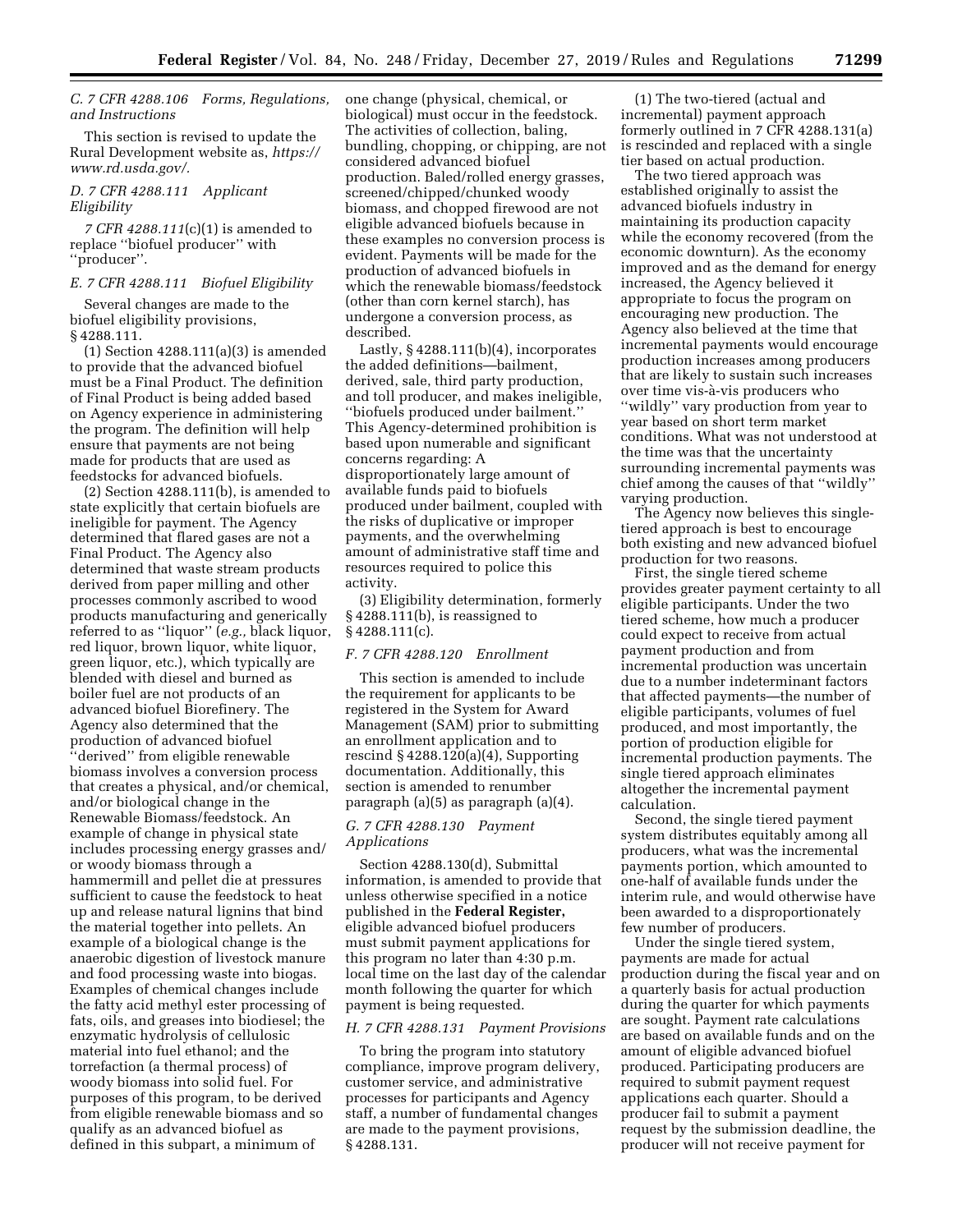that quarter. No payment is made for incremental production.

To conform with these changes, the bonus and discount rates applied to various types of biofuels and the incremental payment provision that a facility have no more than 20 days of nonproduction, formerly found in 7 CFR 4288.131(a) and (c), respectively, are rescinded.

A payment provision is also added in compliance with the statutory ''equitable distribution amount'' requirement to, ''limit the amount of payments that may be received by a single eligible producer under this section in order to distribute the total amount of funding available in an equitable manner.'' This limitation amounts to eight percent of available funds per year and applies to any individual producer that is not a large producer.

A procedure is also provided to explain how payments are made to large producers and eligible advanced biofuel producers that are not large producers, subject to each payment provision.

#### *I. 7 CFR 4288.190 Fisal Year 2010 Applications*

*Section* 4288.190 is removed in its entirety as it is no longer applicable and is now reserved.

## **III. Summary of Comments and Responses**

On February 11, 2011, Rural Business Cooperatives Service (RBS) published an interim rule in the **Federal Register**  (76 FR 7935) for a payment program for producers of advanced biofuels to support existing advanced biofuel production and to encourage production of new advanced biofuels. The Agency enters into contracts with advanced biofuel producers to pay such producers to produce eligible advanced biofuels. To be eligible for payments, advanced biofuels must be derived from renewable biomass, excluding corn kernel starch, in a biorefinery located in the United States.

Four commenters—1 from Industry, 2 from Sponsoring organizations, and 1 from an individual not identified with an organization, provided a total of 22 comments in response to the interim rule. Ten of the comments were supportive of the changes to the interim rule.

*Comments on rural area:* Three comments supported the removal of the requirement that a facility had to be in a rural area and one comment did not support the removal of the rural area.

*Response:* The Agency disagrees with the comment that does not support the rescinded requirement that a facility be

located in a rural area. Beneficial impacts of the program accrue generally to rural areas even if various biofuel facilities are not located there. Renewable biomass production occurs largely in rural areas. Rural economies benefit substantially from biofuel facilities' procurement and use of the renewable biomass in the production of advanced biofuels.

*Domestic Ownership:* Two comments supported the removal of the domestic ownership requirement. One comment did not support the removal of the domestic ownership requirement.

*Reponse:* The Agency disagrees with the comment that does not support the removal of the domestic ownership requirement. The program will have beneficial impacts, such as increased production of advanced biofuels and improved economic stability at the local level regardless of ownership, so long as the biorefinery is physically located in a State; which is why the domestic ownership requirement was removed from the interim rule.

Twelve of the 22 comments were averse to certain changes in the interim rule.

*Incremental payment provision:* Three comments did not support the incremental production payment provision, recommended the elimination of the disparity between the actual and incremental payments, and proposed a single level payment for all eligible fuels.

*Response.* The Agency agrees that there is a disparity between the base and incremental payments and is replacing the two tiered, actual and incremental payment provision with a single payment system based on actual production.

*Non-production days.* Two comments did not support the requirement that a facility can only have 20 days of nonproduction to be eligible for incremental payment.

*Response.* The incremental payment provision that a facility have no more than 20 days of nonproduction is rescinded as a conforming change with the replacement of the two tiered, actual and incremental payment provision with a single payment system based on actual production. Also rescinded are the use of terms—base production, base payments, incremental production, and incremental payments.

*Bonus and discount rates.* Two comments recommended payments be augmented with bonus BTUs for those fuels that meet a Renewable Fuel Standard identified by the EPA.

*Response.* The Agency disagrees with the comment. The two-tiered (actual and incremental) payment approach is

rescinded and replaced with a single tier based on actual production. The Agency believes this single-tiered approach is best to encourage both existing and new advanced biofuel production for two reasons: It provides greater payment certainty to all eligible participants and it distributes equitably among all producers, the incremental payments portion, which amounted to one-half of available funds under the interim rule, and would otherwise be awarded to a disproportionate few number of producers. These payments are made for actual production during the fiscal year and on a quarterly basis for actual production during the quarter for which payments are sought. Payment rate calculations are based on available funds and on the amount of eligible advanced biofuel produced. To conform with these changes, the bonus and discount rates applied to various types of biofuels as well as the incremental payment provision that a facility have no more than 20 days of nonproduction, formerly outlined at 7 CFR 4288.131(c) and (a), respectively, are rescinded.

*Third-party certification.* Two comments indicated concern that the provision in the interim rule on independent third-party certification of analysis could be interpreted that it is required for every eligible gallon of biodiesel.

*Response.* The Agency agrees that third-party certification is not required for every gallon of Advanced Biofuel produced.

Two comments supported the removal of the BQ9000 certification requirement. One comment supported how the Agency defined large producers by the refining capacity if the producer owns more than 50% of the facility.

*Response.* The Agency acknowledges the supportive comments. The Agency is moving away from the use of ''refining capacity'' however, and instead is using ''production in the prior fiscal year'' in relation to the 150,000,000 gallons or equivalents. Experience led us to conclude that ''refining capacity'' is insufficiently specific to its purpose of imposing a funding limitation upon producers of a certain size. Therefore, the Agency determined instead to use the producer's reported advanced biofuel production in the previous year as a measurable proxy for refining capacity. Included also in this measure, is the prior year advanced biofuel production of any company/corporation in which the reporting producer has a controlling interest. The definition of ''parent company'' is added to ensure that all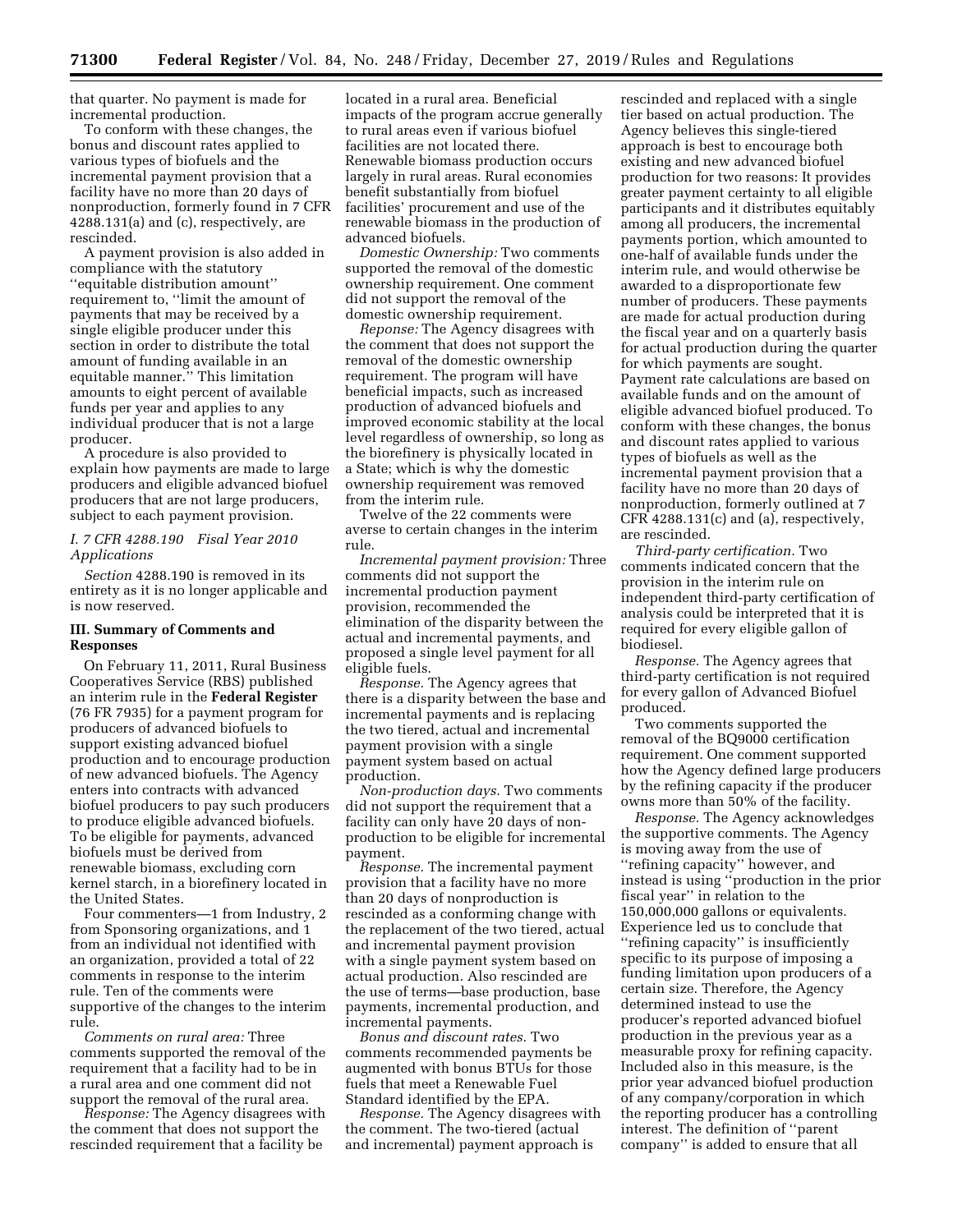related biorefineries are being considered in the size threshold.

#### **IV. Advanced Biofuel Payment Program Applications**

A Notice of Contract Proposals (NOCP) will be published separately from this rule and for each fiscal year, as necessary.

## **List of Subjects in 7 CFR Part 4288**

Administrative practice and procedure, Biobased products, Energy, Reporting and recordkeeping requirements.

For the reasons discussed in the preamble, the Agency adopts the interim rule amending 7 CFR part 4288 which was published at 76 FR 7936 on February 11, 2011, is adopted as final with the following changes:

#### **PART 4288—PAYMENT PROGRAMS**

■ 1. The authority citation for part 4288 continues to read as follows:

**Authority:** 5 U.S.C. 301; 7 U.S.C. 1989.

## **Subpart B—Advance Biofuel Payment Program General Provisions**

■ 2. Section 4288.102 is amended by:

■ a. Revising the defintion of

''Advanced biofuel producer'';

■ b. Adding the definition "Bailment" in alphabetical order;

■ c. Removing the definition for

''Biofuel facility'';

■ d. Adding the definitions

''Biorefinery'', ''Commodity'', and ''Derived'' in alphabetical order;

■ e. Revising the definition of "Eligible renewable biomass'';

■ f. Adding the definition "Final

Product'' in alphabetical order;

■ g. Removing the definition of "Forest" biomass'';

■ h. Adding the definition "Large

producer'' in alphabetical order;

■ i. Removing the definition of "Larger producer'';

■ **j.** Adding the definitions "Parent company'' and ''Sale'' in alphabetical order;

■ k. Removing the definition of ''Smaller producer'';

■ l. Adding the definitions "Third party" production'' and ''Toll producer'' in alphabetical order.

The revisions and additions read as follows:

#### **§ 4288.102 Definitions.**

\* \* \* \* \* *Advanced biofuel producer.* An individual, corporation, company, foundation, governmental entity, school or other educational facility, association, labor organization, firm,

partnership, society, joint stock company, group of organizations, or non-profit entity that produces advanced biofuel. An entity that blends or otherwise combines advanced biofuels into a blended biofuel is not considered an advanced biofuel producer under this subpart. An entity that produces biofuel exclusively under a toll/bailment arrangement/third part production contract is not considered an advanced biofuel producer under this subpart.

\* \* \* \* \* *Bailment.* The temporary placement of control over, or possession of property by an individual or entity, the bailor, into the hands of another, the bailee, for a designated purpose upon which the parties have agreed. For purposes of this Program any advanced biofuel produced by a toll producer of any form, or under any form of thirdparty production agreement, is regarded/considered as produced under bailment and is ineligible for payment; to either bailor or bailee.

\* \* \* \* \* *Biorefinery.* The term ''biorefinery'' means a facility (including equipment and processes) that—

(1) Converts renewable biomass or an intermediate ingredient or feedstock of renewable biomass into any 1 or more, or a combination, of—

(i) Biofuels;

(ii) Renewable chemicals; or (iii) Biobased products; and (2) May produce electricity.

\* \* \* \* \*

*Commodity.* Renewable biomass, other than corn kernel starch, used primarily for the purposes of this Program, by advanced biofuel producers as feedstock from which to produce/ derive advanced biofuel. Eligible renewable biomass is organized into the following commodity categories:

(1) Title I grains and oilseeds including: Wheat, corn, grain sorghum, barley, oats, and rice; sugars, and starches (other than corn kernel starch); Soybeans, sunflower seed, rapeseed, canola, safflower, flaxseed, mustard, crambe, sesame, and peanuts; as identified under Title I, Public Law 115–334, and as determined by the Secretary;

(2) Other oilseeds and nuts including cottonseed, palm, camelina, coconut, and olive; and algae;

(3) A cellulosic commodity grown for energy purposes, such as, hybrid poplar and other energy trees, switch grass and other energy grasses; cellulose, hemicellulose, or lignin;

(4) Waste material, including crop residue/Stover, other vegetative waste material/orchard waste, animal waste/ manure, food waste/food processing waste, and yard waste/biodegradable solid waste/organic matter;

(5) Fats, oils, and greases, derived from an agricultural product, including: Recycled fats, oils, and greases, such as used cooking oil and reclaimedindustrial grade-distillers' corn/sorghum oil; tallow, white grease, yellow grease, and other livestock renderings; and

(6) Any animal byproduct (in addition to oils, fats, and greases) that may be used to produce bioenergy, as determined by the Secretary. \* \* \* \* \*

*Derived.* A process that creates a physical, and/or chemical, and/or biological change in renewable biomass/ feedstock.

\* \* \* \* \* *Eligible renewable biomass.*  Renewable biomass, as defined in this section, excluding corn kernel starch. See also commodity.

\* \* \* \* \* *Final Product.* A product of a biorefinery that is ready for sale/ distribution without further processing. For purposes of this Program, an advanced biofuel is a Final Product eligible for payment if it is ready for distribution and sale as a fuel.

\* \* \* \* \*\* *Large producer.* (1) An advanced biofuel producer which in the prior fiscal year, produced more than:

(i) 150,000,000 gallons of liquid advanced biofuel per year; or

(ii) 15,900,000 Million British Thermal Units (MMBTU) of biogas and/ or solid advanced biofuel per year.

(2) The amount of gallons and MMBTUs listed in paragraphs (1)(i) and (ii) of this definition include the advanced biofuel production at all facilities, in the United States, in which the producer and/or its parent company(ies) have a 50-percent or greater ownership.

*Parent company.* A company/ corporation that has a controlling interest in another company/ corporation, giving it control of its operations. The company is deemed a subsidiary of the parent company.

\* \* \* \* \*

*Sale.* A transaction between two or more parties, typically a buyer and a seller, in which goods or services are exchanged for money or other assets. \* \* \* \* \*

*Third party production.* Third party production involves outsourcing production processes to a third-party company whereby the third-party company, hired to produce, is supplying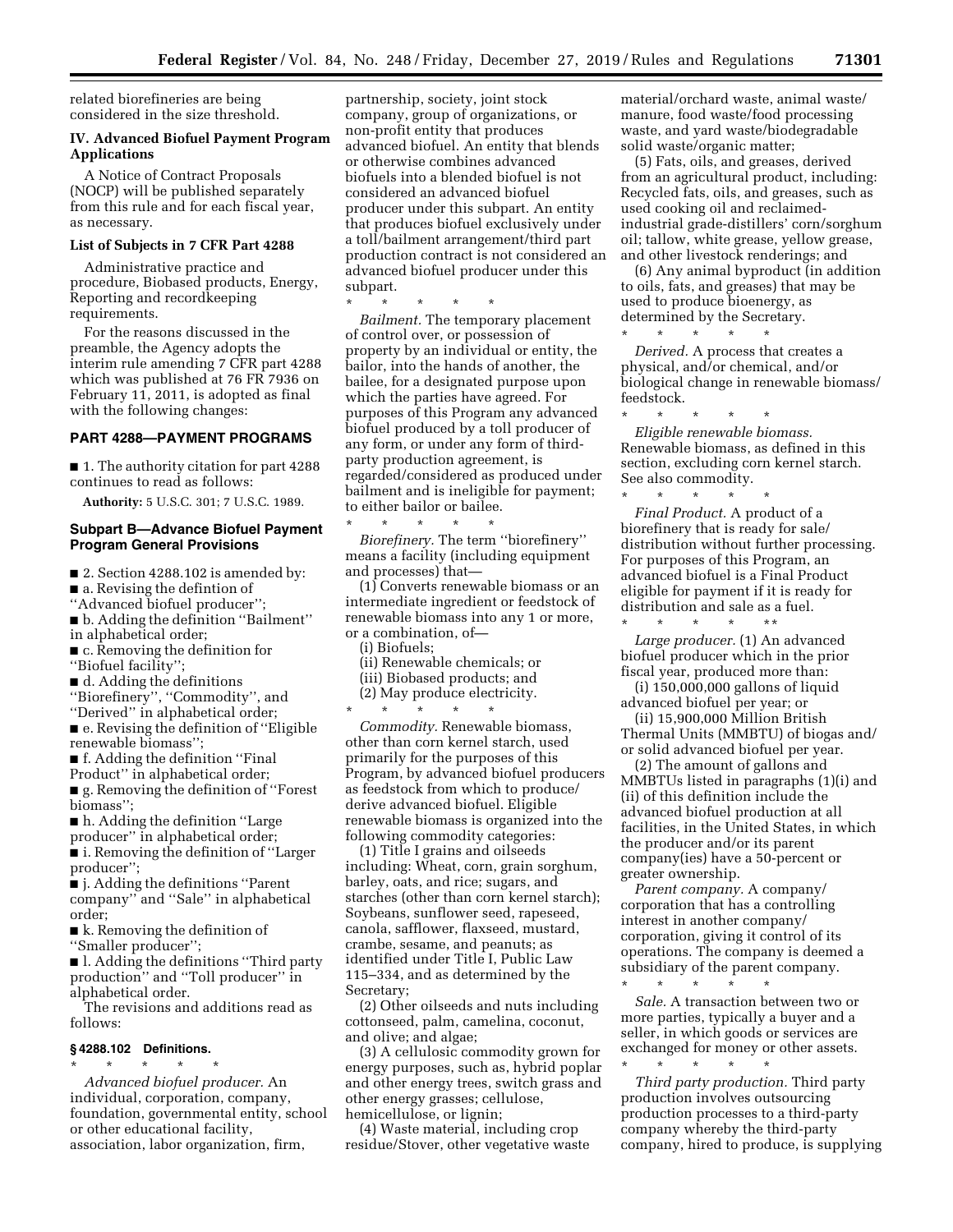the manufacturing process as well as sourcing the raw materials/commodity feedstock. The contract producer is responsible for manufacturing the product to specification and disposition/delivery requirements. For purposes of this Program, any advanced biofuel produced under a contractual third-party production agreement is ineligible for payment. A producer that is strictly a third-party contractor produces no eligible advanced biofuel.

*Toll producer.* See also bailment. Toll production/manufacturing is an arrangement, where a company with specialised equipment processes raw materials or unfinished goods for a different company. A toll producer of advanced biofuels produces advanced biofuels for another company. For purposes of this Program, any advanced biofuel produced by a toll producer of any form, or under any form of thirdparty production agreement, is regarded/considered as produced under bailment and is ineligible for payment.

 $\blacksquare$  3. Amend § 4288.105 by revising paragraphs (a)(1) and (3) to read as follows:

\* \* \* \* \*

#### **§ 4288.105 Oversight and monitoring.**

 $(a) * * * *$ 

(1) *Production and feedstock verification.* The Agency will review producer records to verify the type and amount of biofuel produced and the type and amount of commodity/eligible renewable biomass used.

\* \* \* \* \* (3) *Certificate of Analysis.* The Agency will review the producer records for quarterly payments to ensure that each Certificate of Analysis has been issued by an Agency-approved qualified entity, which may include the blender only if the blender is not associated with the biorefinery.

\* \* \* \* \* ■ 4. Revise § 4288.106 to read as follows:

#### **§ 4288.106 Forms, regulations, and instructions.**

Copies of all forms, regulations, instructions, and other materials related to this Program may be obtained from the USDA Rural Development State Office, Rural Energy Coordinator and the USDA Rural Development website at *[https://www.rd.usda.gov/.](https://www.rd.usda.gov/)* 

## **§ 4288.110 [Amended]**

■ 5. Amend § 4288.110(c)(1) by removing ''advanced biofuel producer'' and adding in its place ''producer''.

■ 6. Amend § 4288.111 by:

■ a. Revising the introductory text and paragraph (a)(3);

■ b. Redesignating paragraph (b) as paragraph (c); and

■ c. Adding new paragraph (b). The revisions and addition read as follows:

#### **§ 4288.111 Biofuel elibility.**

To be eligible for this Program, a biofuel must meet the requirements specified in paragraph (a) of this section, and must not be listed in paragraph (b) of this section, and the biofuel's producer must provide additional information as may be requested by the Agency under paragraph (c) of this section.  $(a)$  \* \* \*

(3) The advanced biofuel must be a Final Product; and

\* \* \* \* \*

(b) *Ineligible fuels.* Notwithstanding the provisions of paragraph (a) of this section, for the purposes of this Program, the following fuels, and as may be supplemented by the Agency through the publication of documents in the **Federal Register**, are not eligible for payment:

(1) Flared gases;

(2) Fuels derived from paper milling and other processes commonly ascribed to wood products manufacturing and generically referred to as ''liquor'' (*e.g.,*  black liquor, red liquor, brown liquor, white liquor, green liquor, etc.), which typically are blended with diesel and burned as boiler fuel;

(3) Biofuels produced from solid eligible renewable biomass primarily by mechanical means, whether by hand or by machine, such as collecting, baling, bundling, chopping, screening, and chipping of the renewable biomass. Examples of ineligible biofuels that are not eligible advanced biofuels for the purposes of this subpart include, but are not limited to, baled energy grasses, chipped or chunked woody biomass, and chopped or split firewood; and

(4) Any advanced biofuel produced under bailment or third-party production contract and/or any variation thereof.

\* \* \* \* \* ■ 7. Amend § 4288.120 by:

■ a. Revising paragraph (a) introductory text;

■ b. Removing paragraph (a)(4); and ■ c. Redesignating paragraph (a)(5) as paragraph (a)(4); and

■ d. In newly redesignated paragraph (a)(4), removing the paragraph heading and removing ''this paragraph'' and adding ''this paragraph (a)(4)'' in its place.

The revision reads as follows:

#### **§ 4288.120 Enrollment.**

\* \* \* \* \*

(a) *Enrollment.* To enroll in the Program, an advanced biofuel producer must submit to the Agency a completed enrollment application during the applicable sign-up period, as specified in paragraph (b) of this section. Applicants must be registered in the System for Award Management (SAM) prior to submitting an application; which can be obtained at no cost via a toll-free request line at (866) 705–5711 or online at *[www.sam.gov/SAM.](http://www.sam.gov/SAM)*  Registration of a new entity in SAM requires an original, signed, and notarized letter stating that the applicant is the authorized Entity Administrator, before the registration will be activated.

\* \* \* \* \*

 $\blacksquare$  8. Amend § 4288.130 by revising paragraph (d) introductory text to read as follows:

#### **§ 4288.130 Payment applications.**

\* \* \* \* \* (d) *Submittal information.* Unless otherwise specified in a notice published in the **Federal Register**, eligible advanced biofuel producers must submit payment applications for this Program no later than 4:30 p.m. local time on the last day of the calendar month following the quarter for which payment is being requested. No payment applications received after the specified date and time will be considered, regardless of the postmark on the application.

\* \* \* \* \* ■ 9. Revise § 4288.131 to read as follows:

#### **§ 4288.131 Payment provisions.**

Payments to advanced biofuel producers for eligible advanced biofuel production will be determined in accordance with the provisions of this section.

(a) *Actual production.* Participating producers will be paid on a quarterly basis for the actual quantity of eligible advanced biofuel produced during the quarter. Payment for actual production will be determined according to paragraph (d) of this section.

(b) *Amount of payment funds available.* Based on the amount of funds made available to this Program each fiscal year, the Agency will allocate available program funds according to paragraphs (c), (d), and (e) of this section.

(c) *Quarterly allocations.* For each fiscal year, the Agency will allocate in each quarter one-fourth of the funds identified in paragraph (b) of this